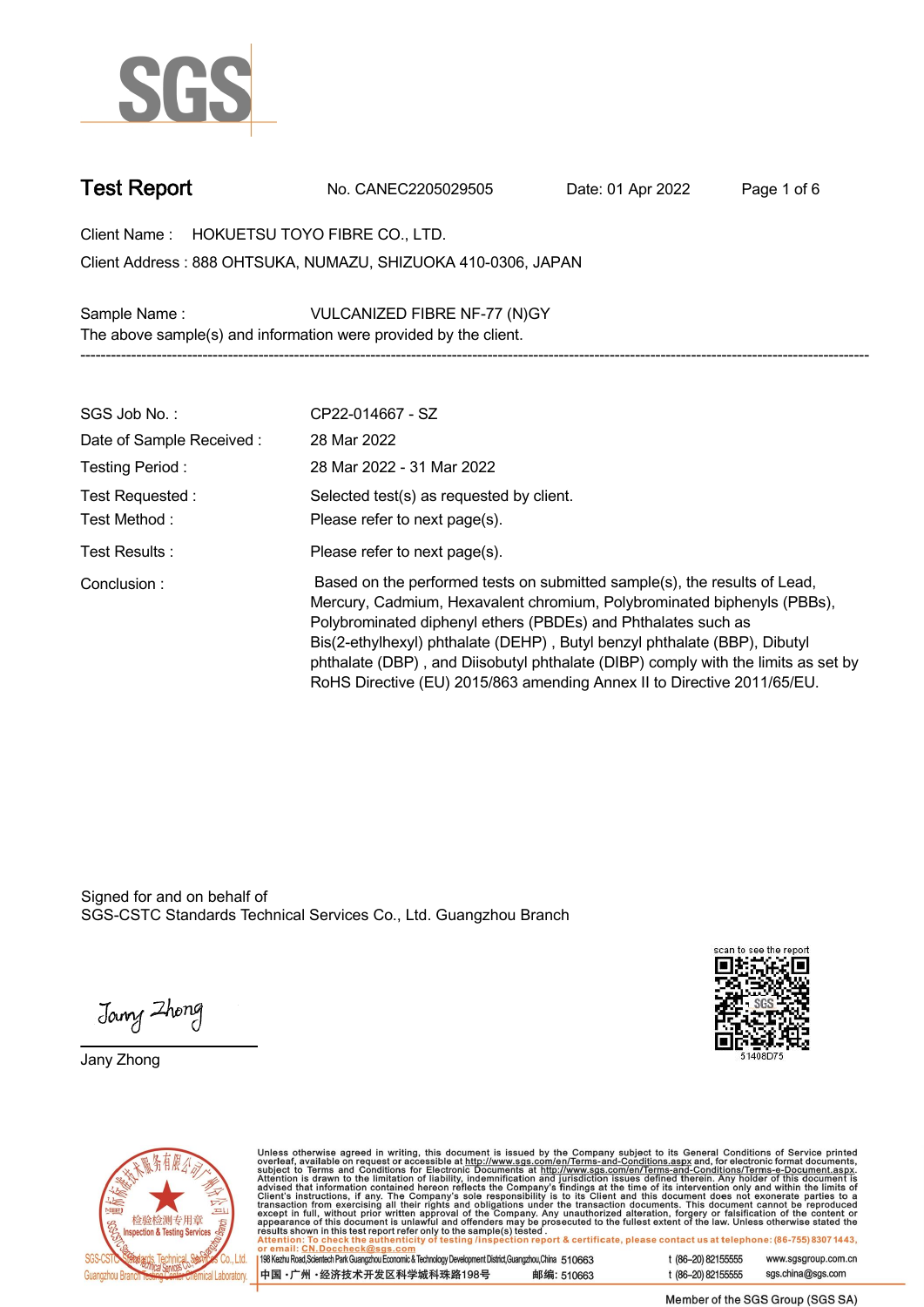

**Test Report. No. CANEC2205029505 . Date: 01 Apr 2022. Page 2 of 6.**

**Test Results :.**

**Test Part Description : .**

| Specimen No.    | SGS Sample ID    | <b>Description</b>       |
|-----------------|------------------|--------------------------|
| SN <sub>1</sub> | CAN22-050295.005 | Dark gray material sheet |

**Remarks :.(1) 1 mg/kg = 1 ppm = 0.0001% .**

**(2) MDL = Method Detection Limit .**

**(3) ND = Not Detected ( < MDL ) .**

**(4) "-" = Not Regulated .**

## **RoHS Directive (EU) 2015/863 amending Annex II to Directive 2011/65/EU.**

**Test Method :. With reference to IEC 62321-4:2013+A1:2017, IEC 62321-5:2013, IEC 62321-7-2:2017 , IEC 62321-6:2015 and IEC 62321-8:2017, analyzed by ICP-OES , UV-Vis and GC-MS . .**

| Test Item(s)               | Limit                    | Unit  | <b>MDL</b>               | <u>005</u> |
|----------------------------|--------------------------|-------|--------------------------|------------|
| Cadmium (Cd)               | 100                      | mg/kg | $\overline{2}$           | <b>ND</b>  |
| Lead (Pb)                  | 1,000                    | mg/kg | $\overline{2}$           | <b>ND</b>  |
| Mercury (Hg)               | 1,000                    | mg/kg | $\overline{2}$           | <b>ND</b>  |
| Hexavalent Chromium (CrVI) | 1,000                    | mg/kg | 8                        | <b>ND</b>  |
| Sum of PBBs                | 1,000                    | mg/kg | $\overline{\phantom{0}}$ | <b>ND</b>  |
| Monobromobiphenyl          |                          | mg/kg | 5                        | <b>ND</b>  |
| Dibromobiphenyl            | $\overline{\phantom{0}}$ | mg/kg | 5                        | <b>ND</b>  |
| Tribromobiphenyl           | $\overline{\phantom{a}}$ | mg/kg | 5                        | <b>ND</b>  |
| Tetrabromobiphenyl         |                          | mg/kg | 5                        | <b>ND</b>  |
| Pentabromobiphenyl         | -                        | mg/kg | 5                        | <b>ND</b>  |
| Hexabromobiphenyl          |                          | mg/kg | 5                        | <b>ND</b>  |
| Heptabromobiphenyl         |                          | mg/kg | 5                        | <b>ND</b>  |
| Octabromobiphenyl          | -                        | mg/kg | 5                        | <b>ND</b>  |
| Nonabromobiphenyl          |                          | mg/kg | 5                        | <b>ND</b>  |
| Decabromobiphenyl          |                          | mg/kg | 5                        | <b>ND</b>  |
| Sum of PBDEs               | 1,000                    | mg/kg | $\overline{\phantom{a}}$ | <b>ND</b>  |
| Monobromodiphenyl ether    |                          | mg/kg | 5                        | <b>ND</b>  |
| Dibromodiphenyl ether      |                          | mg/kg | 5                        | <b>ND</b>  |
| Tribromodiphenyl ether     | -                        | mg/kg | 5                        | <b>ND</b>  |
| Tetrabromodiphenyl ether   |                          | mg/kg | 5                        | <b>ND</b>  |
| Pentabromodiphenyl ether   |                          | mg/kg | 5                        | <b>ND</b>  |



Unless otherwise agreed in writing, this document is issued by the Company subject to its General Conditions of Service printed overleaf, available on request or accessible at http://www.sgs.com/en/Terms-and-Conditions.as

| or email: CN.Doccheck@sgs.com                                                                                |            |                    |                     |
|--------------------------------------------------------------------------------------------------------------|------------|--------------------|---------------------|
| 198 Kezhu Road, Scientech Park Guangzhou Economic & Technology Development District, Guangzhou, China 510663 |            | t (86-20) 82155555 | www.sgsgroup.com.cl |
| ┃中国 •广州 •经济技术开发区科学城科珠路198号 ↓                                                                                 | 邮编: 510663 | t (86-20) 82155555 | sgs.china@sgs.com   |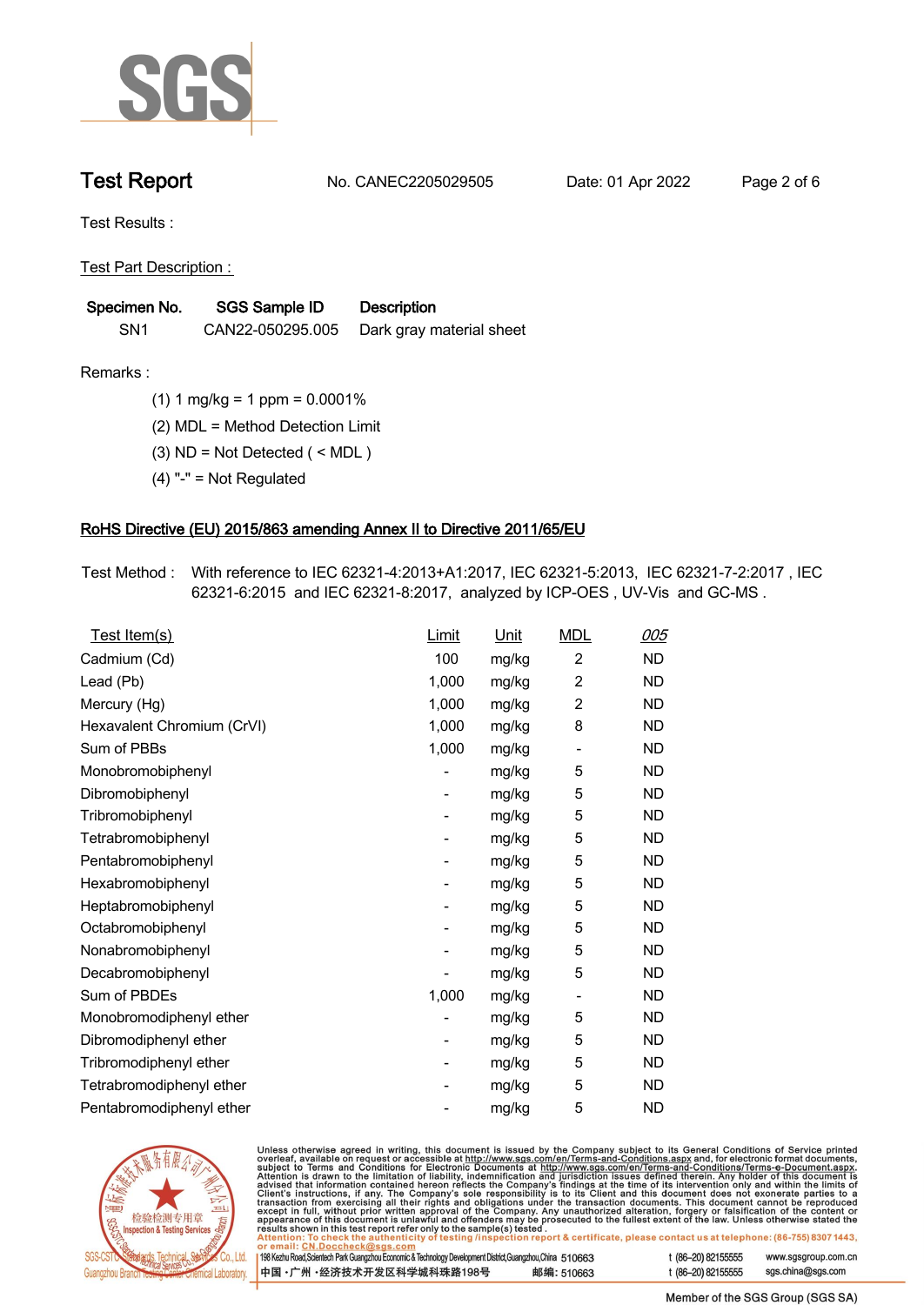

| <b>Test Report</b>                  | No. CANEC2205029505      |             |            | Date: 01 Apr 2022 | Page 3 of 6 |
|-------------------------------------|--------------------------|-------------|------------|-------------------|-------------|
| Test Item(s)                        | Limit                    | <u>Unit</u> | <b>MDL</b> | 005               |             |
| Hexabromodiphenyl ether             | ٠                        | mg/kg       | 5          | <b>ND</b>         |             |
| Heptabromodiphenyl ether            | ٠                        | mg/kg       | 5          | <b>ND</b>         |             |
| Octabromodiphenyl ether             | $\overline{\phantom{a}}$ | mg/kg       | 5          | <b>ND</b>         |             |
| Nonabromodiphenyl ether             | $\overline{\phantom{a}}$ | mg/kg       | 5          | <b>ND</b>         |             |
| Decabromodiphenyl ether             | -                        | mg/kg       | 5          | <b>ND</b>         |             |
| Dibutyl phthalate (DBP)             | 1.000                    | mg/kg       | 50         | <b>ND</b>         |             |
| Butyl benzyl phthalate (BBP)        | 1.000                    | mg/kg       | 50         | ND                |             |
| Bis (2-ethylhexyl) phthalate (DEHP) | 1.000                    | mg/kg       | 50         | <b>ND</b>         |             |
| Diisobutyl Phthalates (DIBP)        | 1.000                    | mg/kg       | 50         | ND                |             |

### **Notes :.**

**(1) The maximum permissible limit is quoted from RoHS Directive (EU) 2015/863.**

**(2) IEC 62321 series is equivalent to EN 62321 series**

**https://www.cenelec.eu/dyn/www/f?p=104:30:1742232870351101::::FSP\_ORG\_ID,FSP\_LANG\_ID:12586 37,25**

**(3) The restriction of DEHP, BBP, DBP and DIBP shall apply to medical devices, including in vitro medical devices, and monitoring and control instruments, including industrial monitoring and control instruments, from 22 July 2021..**



Unless otherwise agreed in writing, this document is issued by the Company subject to its General Conditions of Service printed<br>overleaf, available on request or accessible at http://www.sgs.com/en/Terms-and-Conditions.as

| 198 Kezhu Road,Scientech Park Guangzhou Economic & Technology Development District,Guangzhou,China   51 O663 |            |  |
|--------------------------------------------------------------------------------------------------------------|------------|--|
| 中国 •广州 •经济技术开发区科学城科珠路198号                                                                                    | 邮编: 510663 |  |

www.sgsgroup.com.cn

t (86-20) 82155555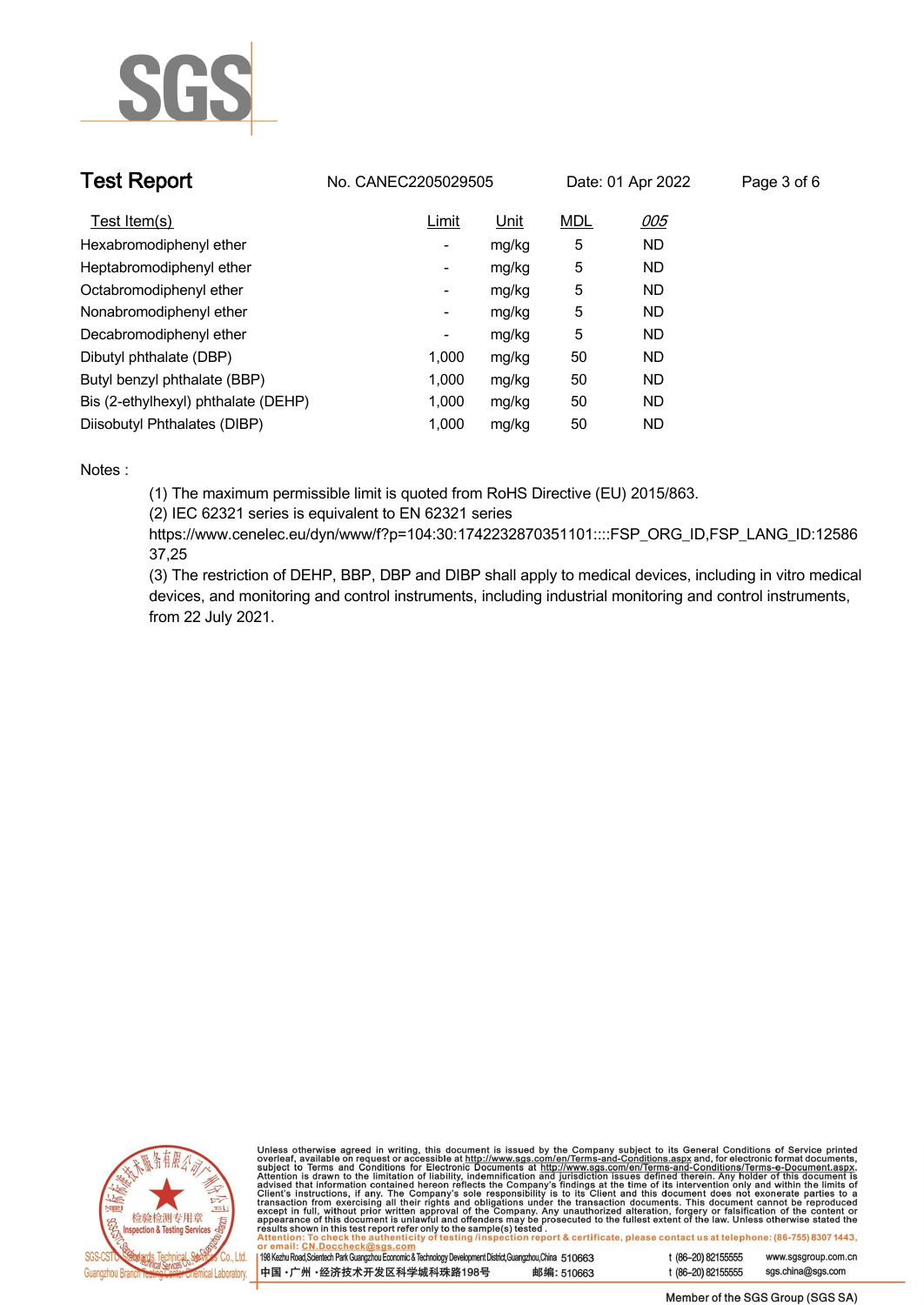

**Test Report. No. CANEC2205029505 . Date: 01 Apr 2022. Page 4 of 6.**

## **ATTACHMENTS Pb/Cd/Hg/Cr6+/PBBs/PBDEs Testing Flow Chart**

**1) These samples were dissolved totally by pre -conditioning method according to below flow chart. (Cr6+ and PBBs/PBDEs test method excluded ).**





Unless otherwise agreed in writing, this document is issued by the Company subject to its General Conditions of Service printed<br>overleaf, available on request or accessible at <u>http://www.sgs.com/en/Terms-and-Conditions.a</u>

| 198 Kezhu Road,Scientech Park Guangzhou Economic & Technology Development District,Guangzhou,China   510663 |            |
|-------------------------------------------------------------------------------------------------------------|------------|
| 中国 •广州 •经济技术开发区科学城科珠路198号 ;                                                                                 | 邮编: 510663 |

t (86-20) 82155555 t (86-20) 82155555 sas.china@sas.com

www.sgsgroup.com.cn

Member of the SGS Group (SGS SA)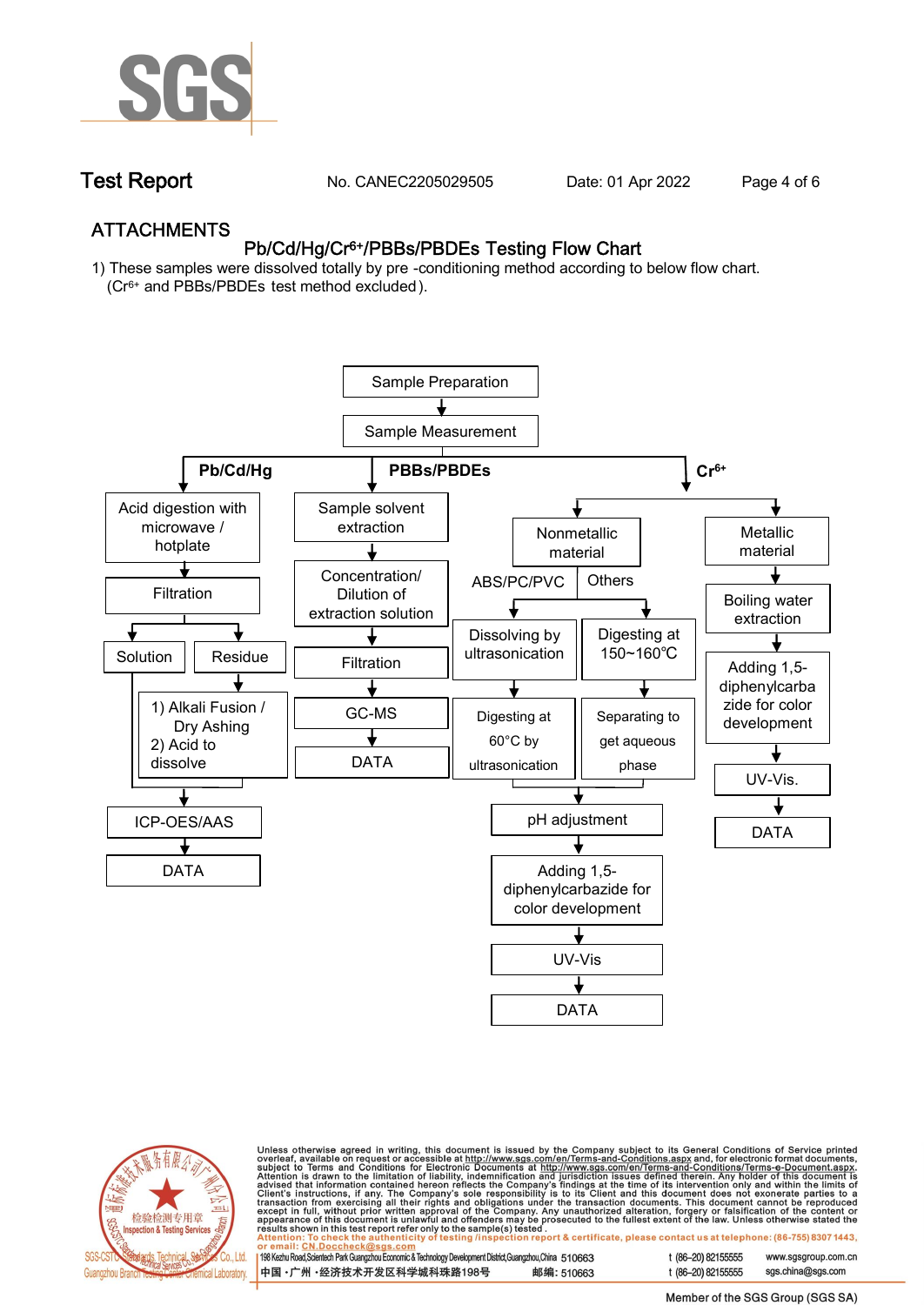

**Test Report. No. CANEC2205029505 . Date: 01 Apr 2022. Page 5 of 6.**

# **ATTACHMENTS Phthalates Testing Flow Chart**





Unless otherwise agreed in writing, this document is issued by the Company subject to its General Conditions of Service printed<br>overleaf, available on request or accessible at http://www.sgs.com/en/Terms-and-Conditions.as

| <u>Ul ciliali, UN.DUCCIICUNWOYS.CUIII</u>                                                                    |            |
|--------------------------------------------------------------------------------------------------------------|------------|
| 198 Kezhu Road, Scientech Park Guangzhou Economic & Technology Development District, Guangzhou, China 510663 |            |
| 中国 •广州 •经济技术开发区科学城科珠路198号                                                                                    | 邮编: 510663 |

t (86-20) 82155555 sgs.china@sgs.com

www.sgsgroup.com.cn

t (86-20) 82155555

Member of the SGS Group (SGS SA)